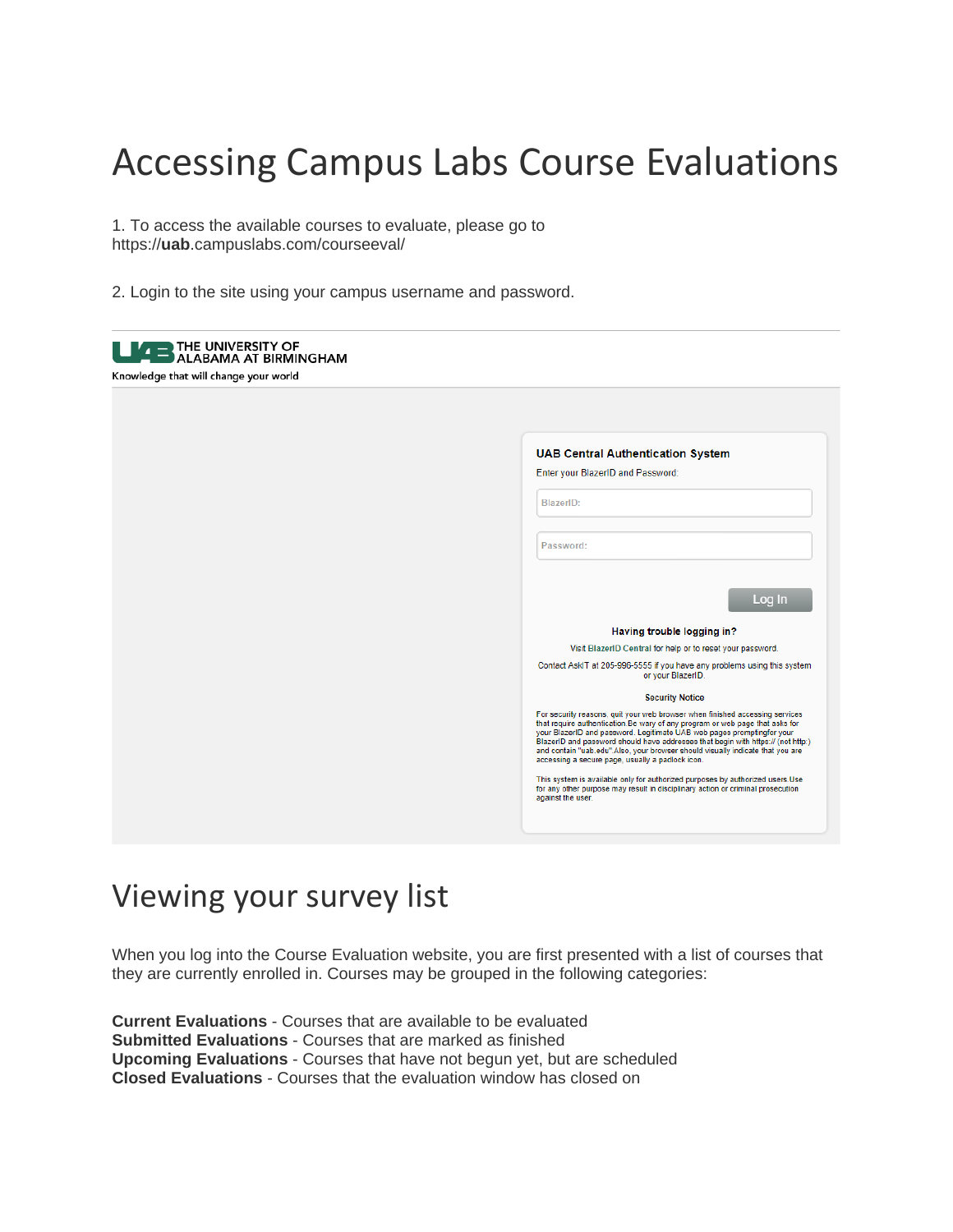| <b>Course Evaluation</b>                                        |                                            |                        |                 |                                                    |                               |
|-----------------------------------------------------------------|--------------------------------------------|------------------------|-----------------|----------------------------------------------------|-------------------------------|
| Current <sub>2</sub><br>Submitted 1                             |                                            |                        |                 | Upcoming                                           |                               |
| Course                                                          | Instructor(s)                              | Due Date               |                 | Course                                             | <b>Start Date</b>             |
| ECO 201 (B)<br>Principles of Macroeconomics                     | Jessica Fronczak                           | 7/1/16<br>11:59 PM EST | <b>Start</b>    | BUS 340 (A)<br>SA Honorable Ent in Italy & America | 7/1/16 12:00 AM<br><b>EST</b> |
| ART 302 (A)<br>Painting I                                       | Andrew Lyle<br>Michael Weisman<br>Lori Lee | 7/1/16<br>11:59 PM EST | <b>Continue</b> | ART 218 (A)<br>Visual Culture                      | 7/1/16 12:00 AM<br><b>EST</b> |
|                                                                 |                                            |                        |                 | Closed                                             |                               |
|                                                                 |                                            |                        |                 | There are currently no closed course evaluations   |                               |
| <b>Course Evaluation</b><br>Submitted 1<br>Current <sub>2</sub> |                                            |                        |                 |                                                    |                               |
| Course                                                          | Instructor(s)                              | Due Date               |                 | Upcoming                                           |                               |
|                                                                 |                                            |                        |                 | Course                                             | <b>Start Date</b>             |
| ANT 201 (A)<br>Cultural Anthropology                            | Andrea Palmer<br>Jessica Fronczak          | 7/1/16<br>11:59 PM EST | Edit            | BUS 340 (A)<br>SA Honorable Ent in Italy & America | 7/1/16 12:00 AM<br>EST        |
|                                                                 |                                            |                        |                 | ART 218 (A)<br>Visual Culture                      | 7/1/16 12:00 AM<br><b>EST</b> |
|                                                                 |                                            |                        |                 | $m_1, \ldots, n_n$                                 |                               |

There are currently no closed course evaluations

To begin any evaluation, click on the **Start** button. The site will then direct you to begin the evaluation. Course Evaluations are paginated for easier survey taking. The amount of pages and questions displayed is decided by your school. Once you begin your evaluation, you will see a number of questions listed on each page. Please note that certain questions may be asked about your instructor and are noted by showing the name of the person you are evaluating.

When you have completed all of the questions, the system will redirect you back to the home page and your course will then be moved to the Submitted section. If you realized you made a mistake you may click on the **Edit** button to make changes. The edit button will stay available until the survey window closes.

If at anytime you need to leave the evaluation before you have finished, you may click on the **Course List** or **Logout** buttons that appear at the top of each page. The next time you return to the website you will see a **Continue** button next to the course and the system will place you back on where you left off. You can hit the back button on any page to make modifications to questions already answered.

\*Please note that if you do not fully complete your evaluation you will stay on your schools reminder list.